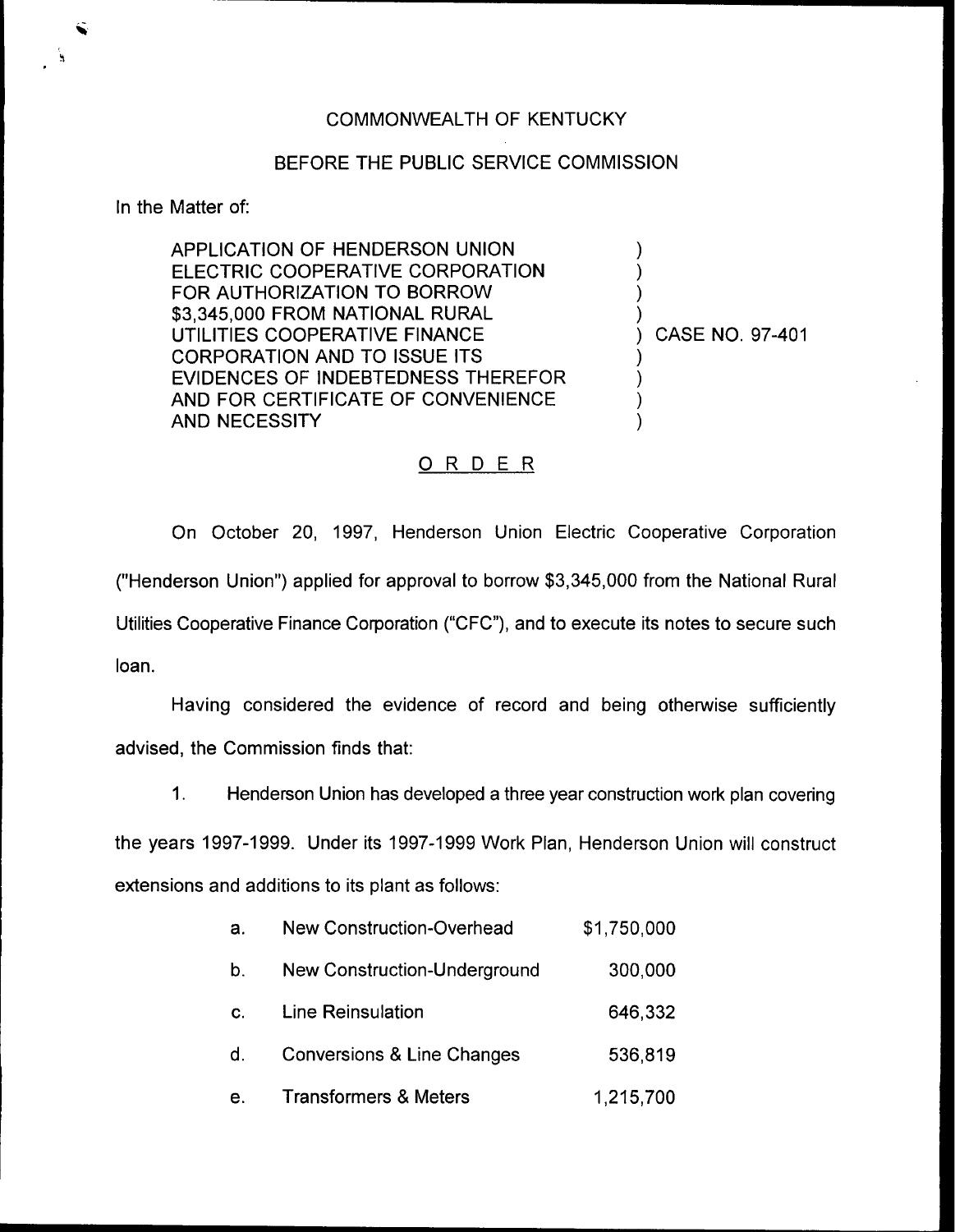| f. | <b>Increased Service Capacity</b> | 237,500      |
|----|-----------------------------------|--------------|
| g. | <b>Sectionalizing Equipment</b>   | 127,200      |
| h. | <b>Voltage Regulators</b>         | 117,000      |
| I. | <b>Ordinary Pole Replacements</b> | 617,900      |
| j. | <b>Copper Replacement Program</b> | 4,860,000    |
| k. | <b>Clearance Poles</b>            | 304,000      |
| I. | <b>Step Transformers</b>          | 233,400      |
| m. | <b>Security Lights</b>            | 203,364      |
|    | Total                             | \$11,149,215 |

T

2. The proposed construction is necessary for Henderson Union to provide adequate, reliable electric service to existing customers and anticipated new customers.

3. The system improvements recommended in this Work Plan will not duplicate existing facilities and are needed to correct voltage problems, improve phase balance, and provide for improved service reliability.

4. Henderson Union has applied to the Rural Utilities Service ("RUS") and National Rural Utilities Cooperative Finance Corporation ("CFC") for concurrent loans in the amounts of \$7,804,000 and \$3;345,000 respectively.

5. Since the filing of Henderson Union's application, RUS and CFC have divided the proposed financing into 2 phases. On February 11, 1998, RUS approved a loan of \$5,226,000 to Henderson Union on condition that it obtain a concurrent loan of \$2,240,000 from CFC. CFC approved a loan in the amount of \$2,240,000 on March 12, 1998. Loans for the remaining amounts will be obtained from these financing agencies at a later date.

 $-2-$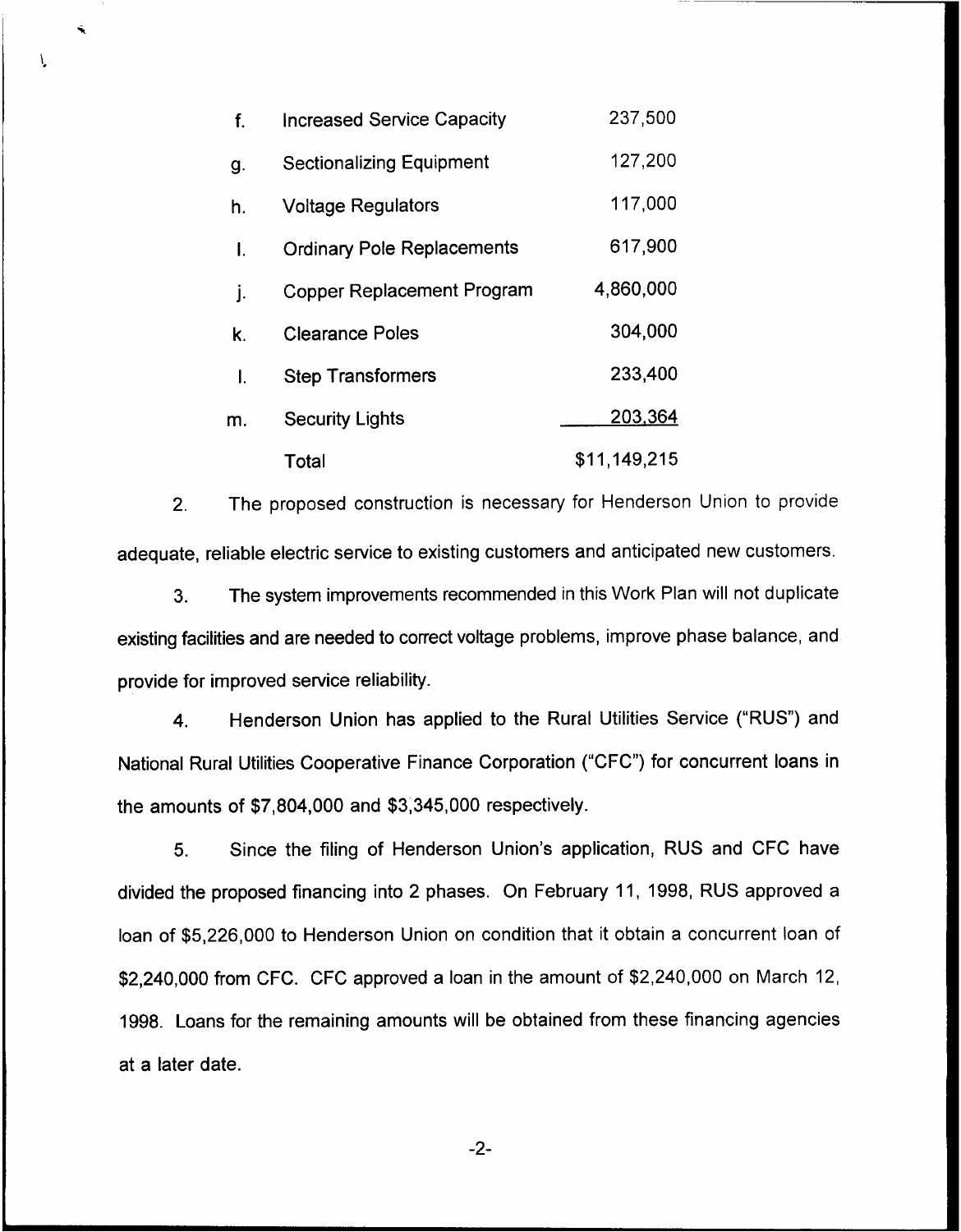6. The purpose of the proposed loans is to finance its 1997-1999 Work Plan.

7. The loan from CFC in the amount of \$2,240,000 is for lawful objects within Henderson Union's corporate purposes, is necessary and appropriate for and consistent with the proper performance of Henderson Union's service to the public and will not impair Henderson Union's ability to perform that service, and is reasonable, necessary and appropriate for such purposes.

8. Henderson Union is capable of executing its notes as security for the loan as stated herein.

9. As the issuance of securities or evidences of indebtedness subject to the control of a federal governmental agency does not require Commission approval, KRS 278.300(10), and as the RUS is an agency of the federal government, no action on Henderson Union's proposed loan from the RUS is required.

IT IS THEREFORE ORDERED that:

1. Henderson Union is granted a Certificate of Public Convenience and Necessity to construct the facilities described in its 1997-1999Work Plan.

2. Henderson Union is authorized to borrow \$2,240,000 from CFC for a 35-year period and bearing either a fixed or variable rate, as chosen by Henderson Union at the time the first monies are drawn from CFC, subject to the provisions and terms of the application with respect to renegotiation of the interest rate.

3. Henderson Union is authorized to execute its notes as security for the loan authorized herein.

 $-3-$